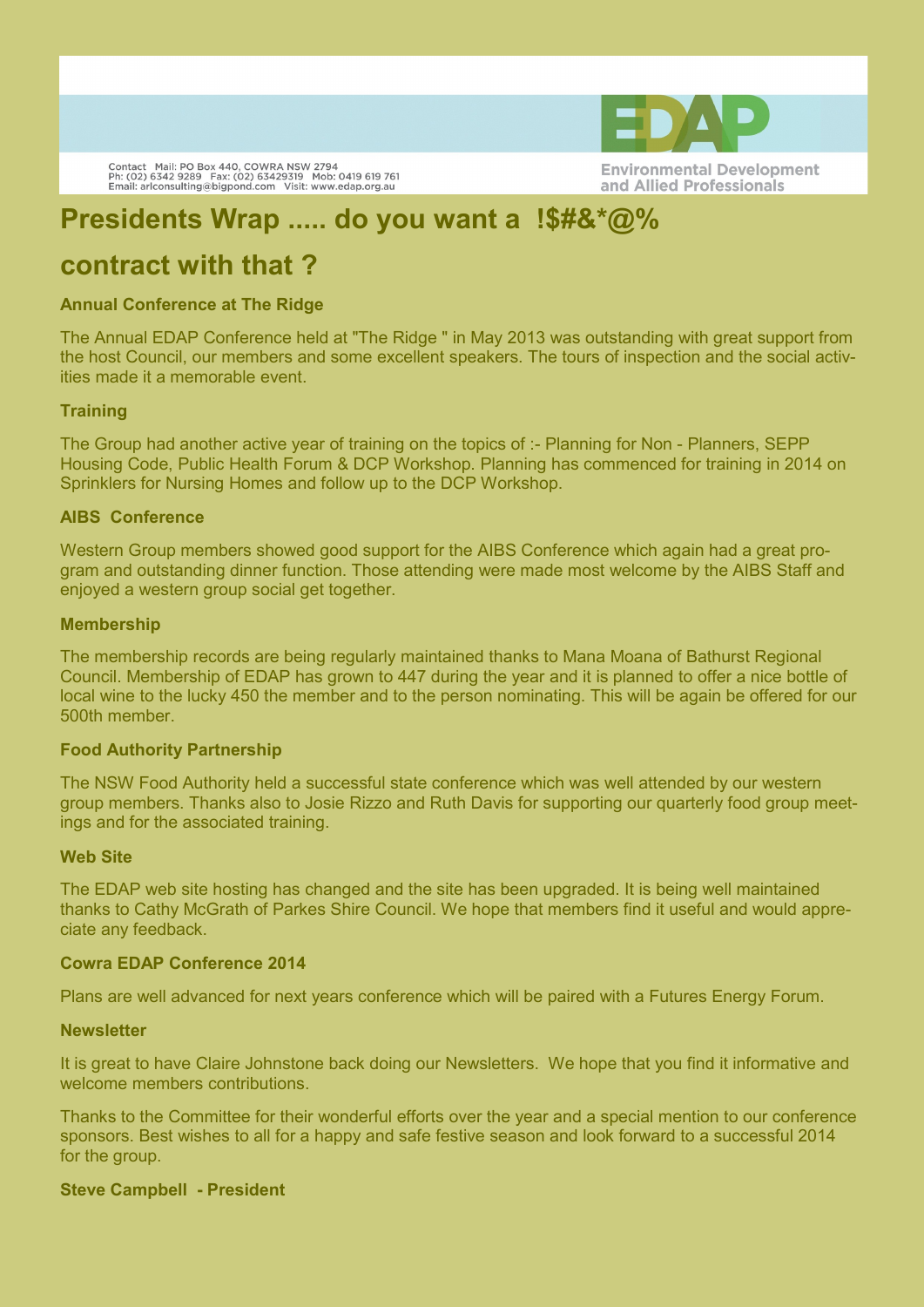

## **2014 Annual Conference in Cowra**

**The EDAP Committee has been busy preparing for the 2014 Annual Conference which will be held in Cowra next year from the 30 April - 2nd May 2014 !**

**NOTE: This is a busy time for Cowra, therefore you are encouraged to book your accommodation early! Please visit www.cowratourism.com.au for accommodation options.** 

**The Conference will be held at the Cowra Civic Centre, 78 Darling Street, Cowra. There is lots of accommodation in close proximity to the venue and some rooms have been reserved for EDAP members, please inform that you are attending EDAP Conference when booking.** 

## **So, What's Happening at the**

## **Conference…..?**

**Next year the conference agenda is action packed and full of exciting speakers and events. The agenda includes the following:**

- **Meet and Greet on the Wednesday night at 'The Mill—Cellar Door,' for some local wine tasting.**
- **Attend the 'Future Energy Forum' organised by Cowra Shire Council, Natural Resource Management Committee, on Friday, which includes a 100 Mile Breakfast, exciting speakers, local wine tasting and stall holders on energy innovations!**
- **Attend the Annual General Meeting and share your ideas for events/training for 2014 or put your hand up to become a committee member!**

**More details to follow early next year……**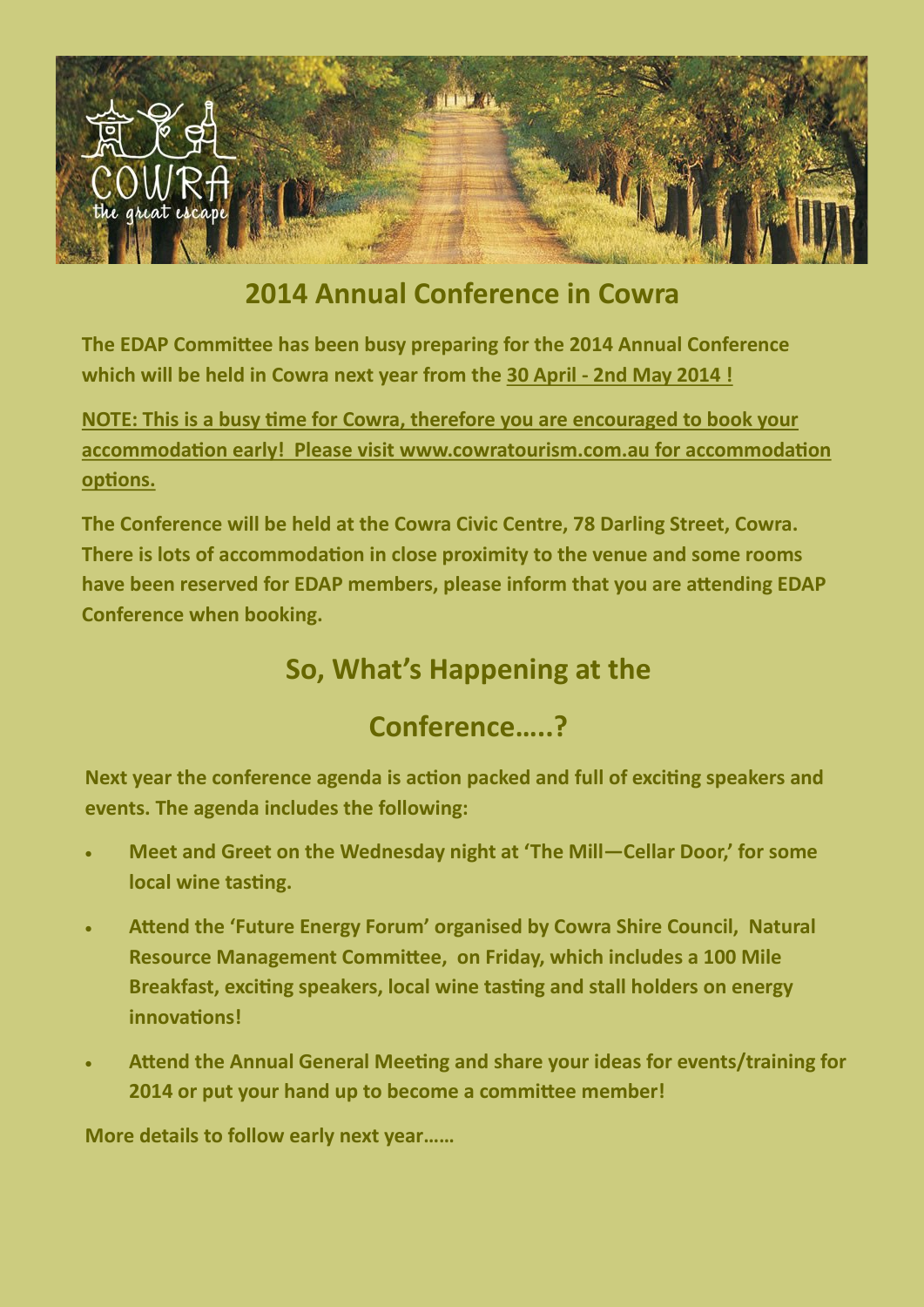

# **WANTED!**

## **Additional Sponsors for the Cowra Conference 2014**

**As part of the Group's Annual Conference, we offer opportunities for allied businesses to be part of the conference through sponsorship packages. These packages allow exposure to professionals with opportunities for extending working relationships.** 

**If you are interested in sponsorship or know of anyone that may be interested please contact Committee Member, Brendan Hayes via brendan@weddin.nsw.gov.au** 

## **Have you considered being apart of the Committee for 2014/2015?**

**Why not get involved and….** 

- **Help organise the 2015 Annual Conference in the City of Penrith!**
- **Facilitate training opportunities for EDAP Members.**
- **Network and share ideas with colleagues/friends.**

**If you are interested , please fill out a Committee Nomination Form and bring it along to next years Annual General Meeting held at the Cowra Conference. Forms are available on our website at www.edap.org.au**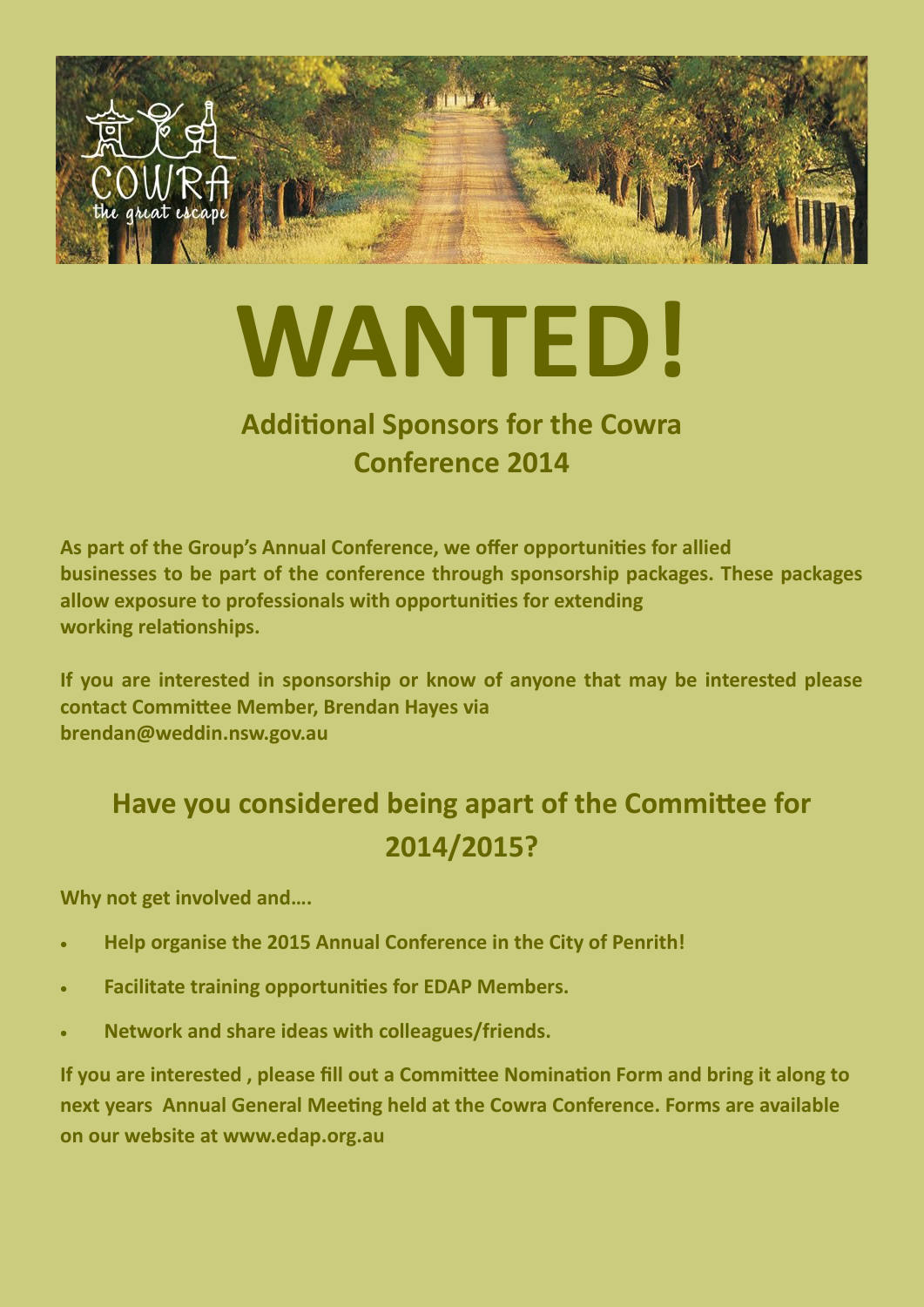# **Welcome New Members**

**We welcome the following new members, we look forward to seeing you at the Conference next year in Cowra!**

**Dale Oliver Building Certifier Warrumbungle Shire Council Kerry Davison Environmental H & B Surveyor Bathurst Regional Council Brent Tucker Trainee Town Planner Parkes Shire Council Chez Morison Trainee H & B Surveyor Bogan Shire Council Haydon Murdoch Town Planner Palerang Shire Council Sam Coles Town Planner Palerang Shire Council Spiro Sarantzouklis Building Surveyor Comcore Dubbo Dialina Da Costa Town Planner Tumut Shire Council Joshua Baker Senior H & B Surveyor Mid Western Regional Council Luke Flood Town Planner Narrabri Shire Council Ashleigh Stewart Trainee Town Planner Narrabri Shire Council Eliza Buckland Enviro Services Lachlan Shire Council Brad Condon EHO Warrumbungle Shire Council Murray Amos Town Planner Moree Plains Shire Council Daniel Boyce Building Surveyor Moree Plains Shire Council Dwayne Singh Trainee Building Surveyor Moree Plains Shire Council Belinda Olsen Assessment Officer Moree Plains Shire Council Andrew Napier Town Planner iPlan Projects**

**If you would like to join or know of someone in your organisation that may be interested, please fill out an application form, which is available on our website, www.edap.org.au**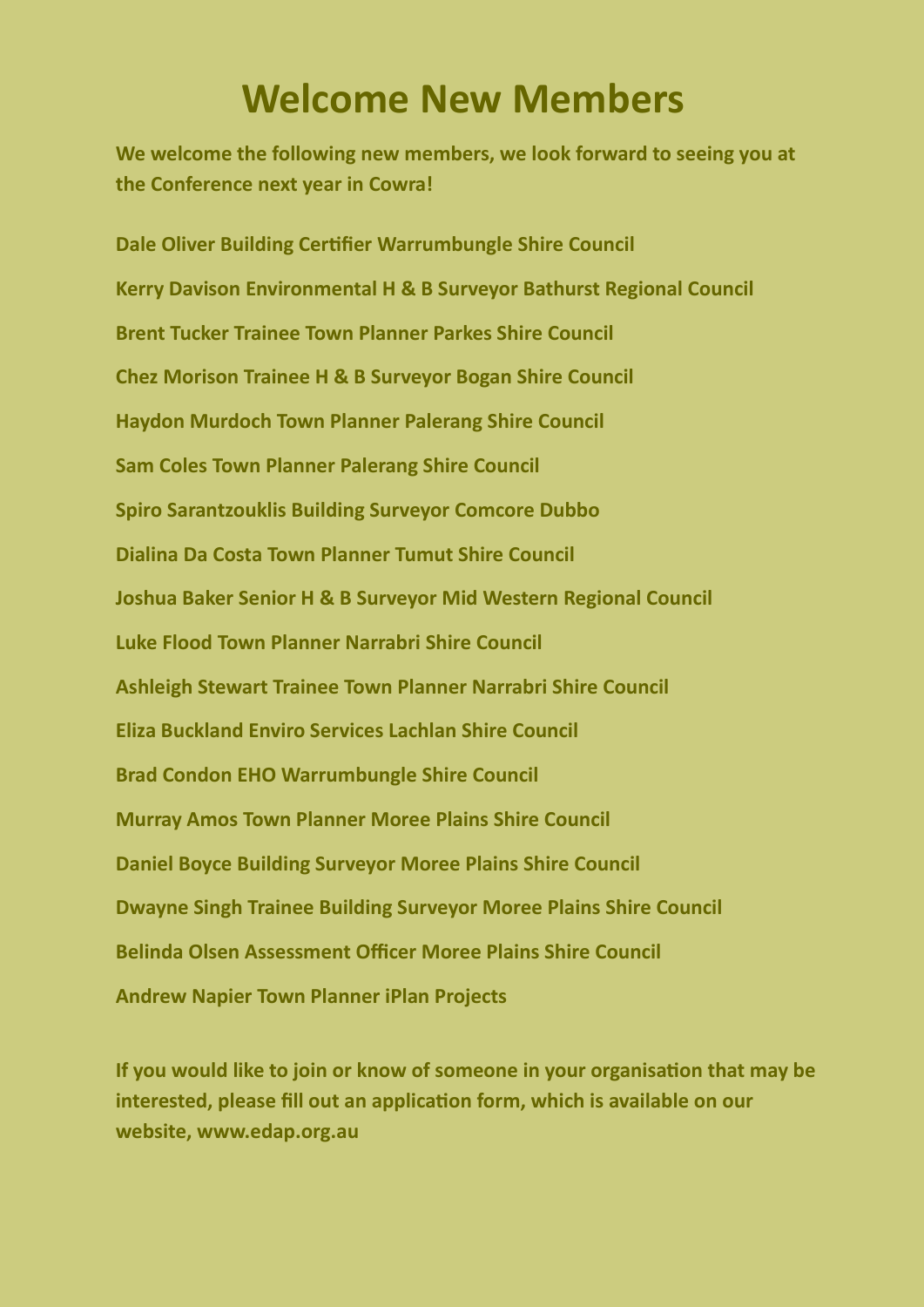## **Job Vacancies in the Region…...**

**Parkes Shire Council - Town Planner**

- 
- 
- **Warrumbungle Shire Council - Town Planner**
- 
- 
- **Cowra Shire Council - Director Environmental Services**
- **Warrumbungle Shire Council - Director Environmental Services**
	-
- **Cabonne Shire Council - Health & Building Surveyor**

## **Staff Movements Throughout the Region…...**

**Annalise Cummings Manager Planning Services at Parkes Shire Council.** 

**Peter McCarthy Environmental Heath and Building Surveyor at Blayney Shire Council from Tasmania.** 

**Jasmin Hammond Aboriginal Environmental Health Officer at Cowra Shire Council**

## **Do you have any Training that you like to attend next year?**

**EDAP has run many successful training course throughout the year, including, SEPP Housing Code Course, DCP Forum, Public Health Forum and OSSMS Course etc….** 

**Do you require some training or liked something we have run in the last couple of years, but missed out? Why not let us know and we can investigate the possibility of organising the training in the Western Region!** 

**Please contact any committee members if you have any ideas!**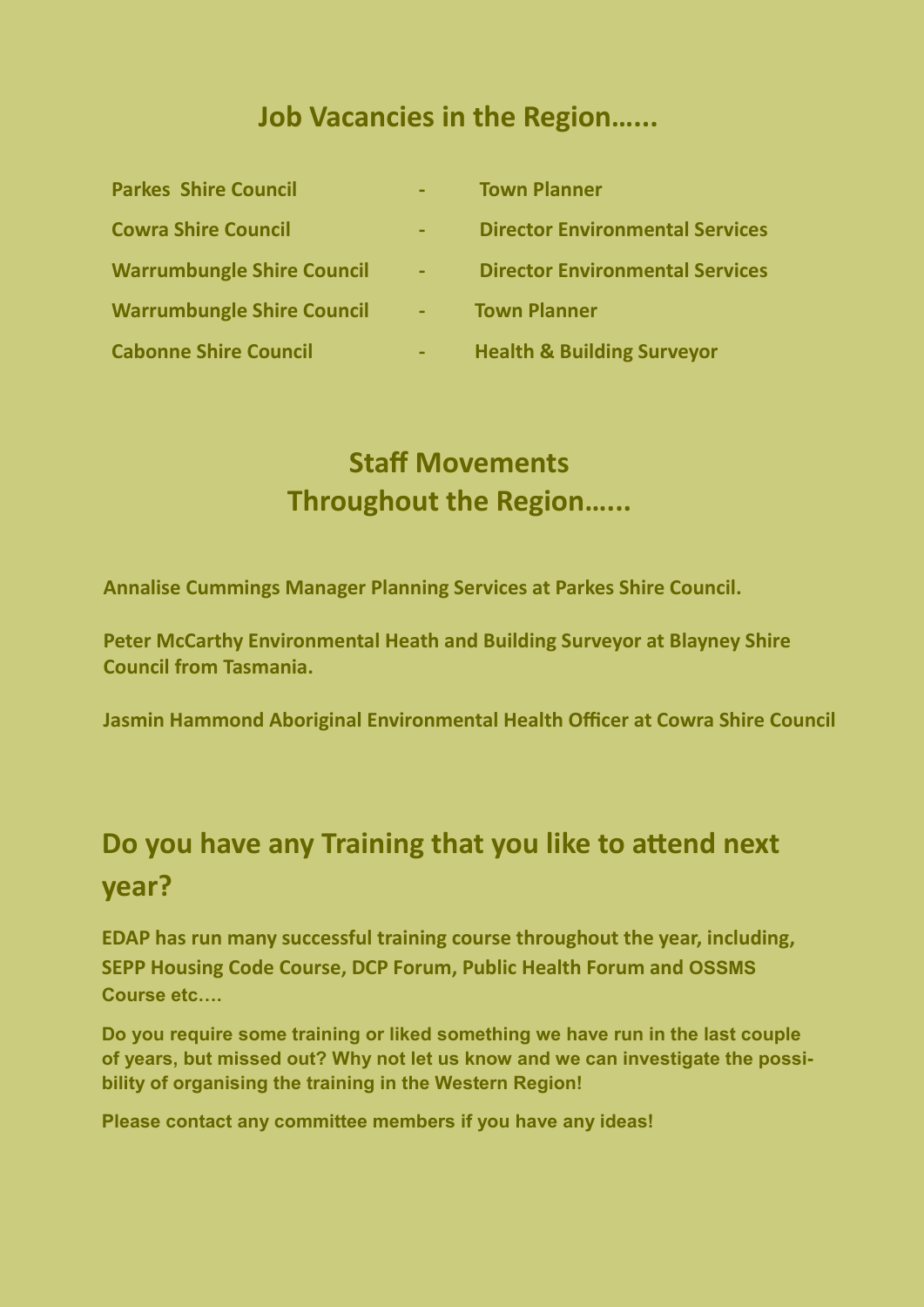## **Congratulations to Mathew and Annalise Teale**

**Congratulations to Mathew and Annalise Teale, who celebrated their wedding on the 30 November 2013, in Forbes. The happy couple met at the EDAP Oberon Conference in 2009 and now reside in Forbes, with Mat working at Forbes Shire Council and Annalise at Parkes Shire Council. On behalf of all EDAP Members, we wish this beautiful couple a life filled with love, joy and laughter!** 

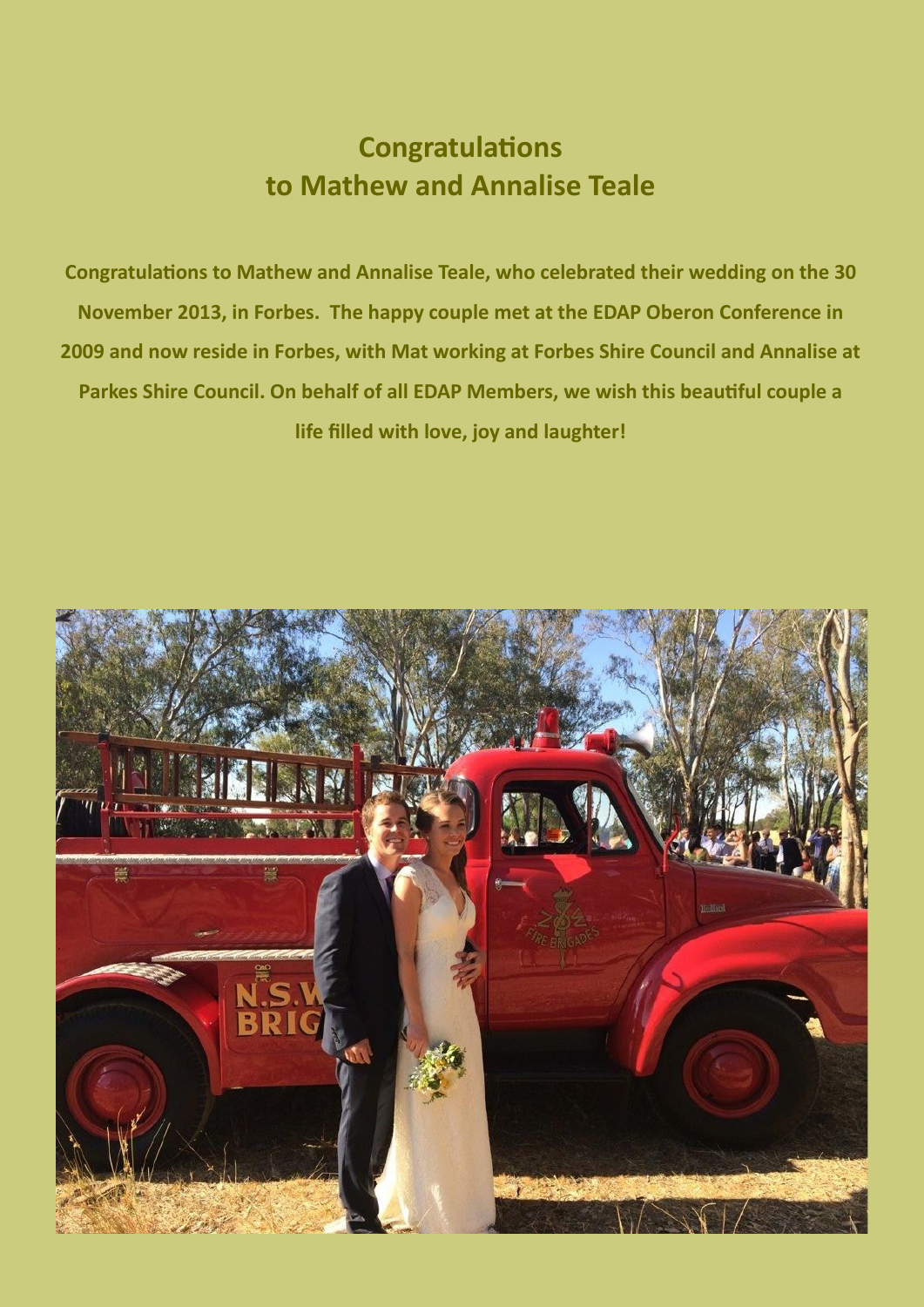**On behalf of the EDAP Committee, have a wonderful and safe Christmas and enjoy your break with family and friends! We look forward to seeing you in the New Year!** 

**Also, Steven Campbell joins the ranks of Senior Citizens on Thursday 2nd January, Happy 60th !!!!!**